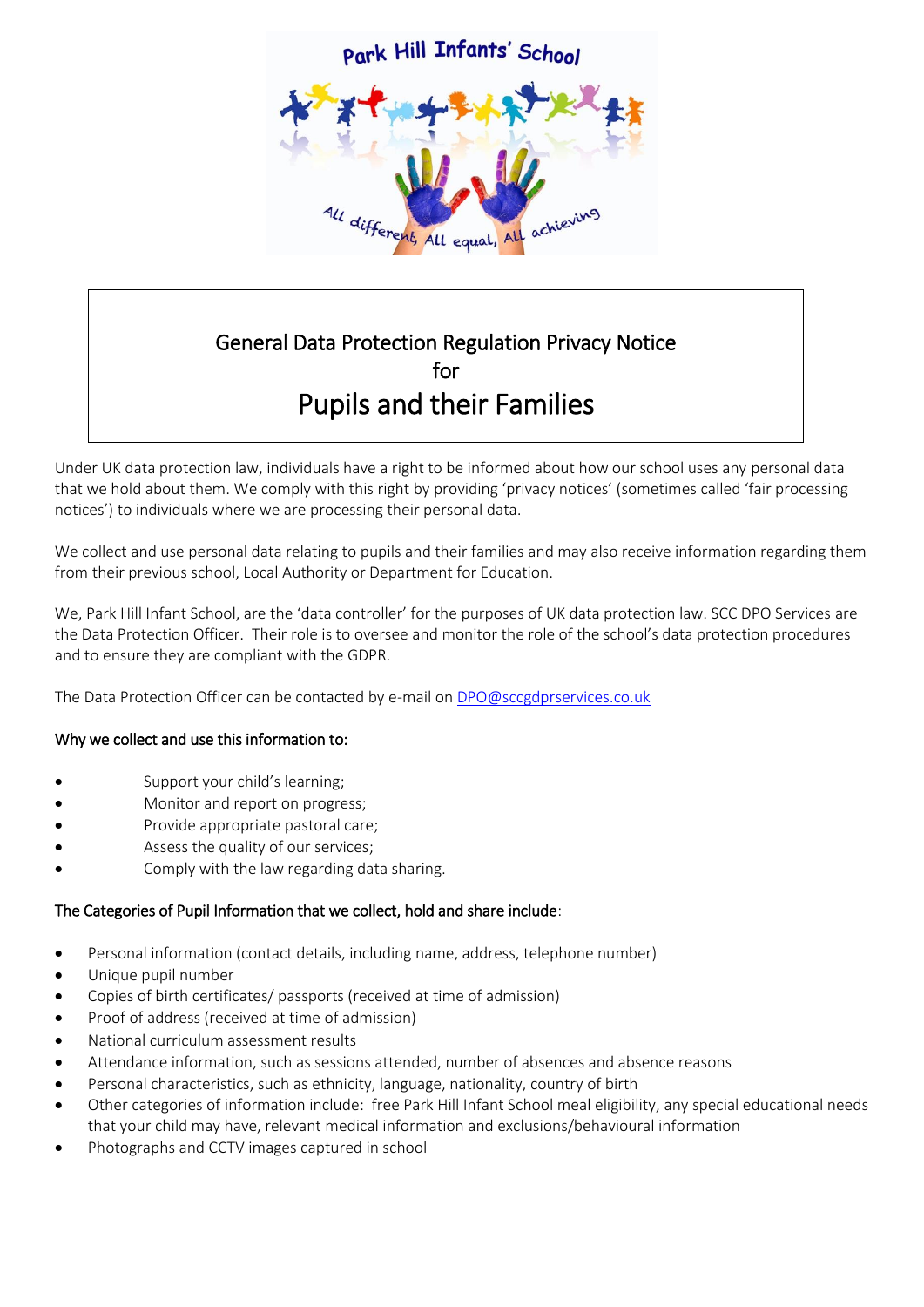# The lawful basis on which we use this information:

We will not give information about you or your child to anyone without your consent unless the law and our policies allow us to. We collect and use personal data in order to meet legal requirements and legitimate interests set out in the General Data Protection Regulations (GDPR) and UK Law, including those in relation to the following:

- Article 6 and Article 9 of the GDPR
- Education Act 1996
- Section 3 of The Education (Information About Individual Pupils) (England) Regulations 2013

# Collecting Pupil Data

Whilst the majority of pupil data you provide to us is mandatory, some of it is provided to us on a voluntary basis. In order to comply with the General Data Protection, we will inform you whether you are required to provide certain pupil information to us or if you have a choice in this. Where consent is required, the Park Hill Infant School will provide you with specific and explicit information with regard to the reasons why the data is collected and how the data is used.

# Storing, Transferral and Disposal of Pupil Data

Personal data relating to pupils at Park Hill Infant School and their families is stored in line with Park Hill Infant School's GDPR Protection Policy. In accordance with the GDPR, the Park Hill Infant School does not store personal data indefinitely; data is only stored for as long as is necessary to complete the task for which it was originally collected.

Responsibility for maintaining the pupil record passes to the next school. The last known or final school is responsible for retaining the pupil record. Records not forming part of the pupil record, such as copies of birth certificates/ passport and proof of address, are retained for shorter retention periods.

Data scheduled for permanent deletion or destruction is destroyed securely. Electronic copies are destroyed securely and hard copies and disposed of as confidential waste.

Park Hill Infant School follows a retention schedule, outlined in the Document Retention Policy, obtained from Information and Records Management Society's (IRMS) Toolkit for Schools (2019.) This has been cited by the Department for Education as an example of data retention best practice.

# We routinely share pupil information with:

- Schools that the pupils attend after leaving us
- Abacus
- Capita SIMS
- CPOMS
- Croydon Council, our local authority
- Croydon Drop-In service
- Dyslexia Gold Engaging Eyes Ltd
- JCA School Support
- London Grid for Learning
- Nationwide Retail Systems
- Octavo Partnership educational psychology service
- OpenAIR Systems Ltd
- Osborne Technologies
- ParentPay
- Park Hill Infant School nursing team
- Public Health England
- Target Tracker
- Teachers2Parents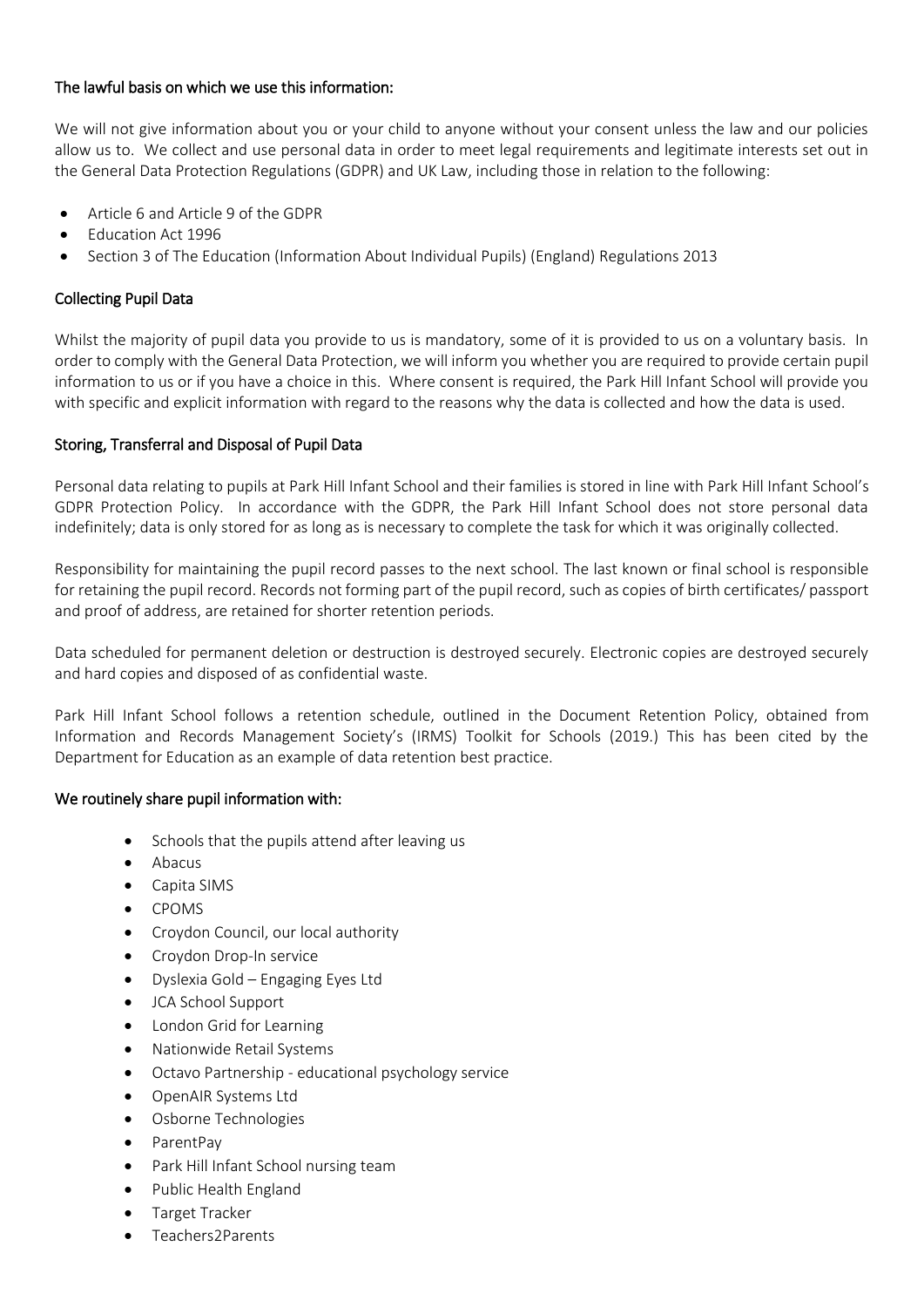- Team EWS
- The Department for Education (DfE)
- Wandle Learning Trust

# Why we share pupil information

We do not share information about our pupils with anyone without consent, unless the law and our policies allow us to do so.

We share pupils' data with the Department for Education (DfE) on a statutory basis. This data sharing underpins Park Hill Infant School's funding and educational policy and monitoring.

We are required to share information about our pupils with the Local Authority (LA) and the Department for Education (DfE) under section 3 of the Education (Information about Individual Pupils) (England) Regulations 2013. Data Collection Requirements

To find out more about the data collection requirements placed on us by the Department for Education (for example: via the Park Hill Infant School Census) go to: [https://www.gov.uk/education/data-collection-and-censuses-for-Park Hill](https://www.gov.uk/education/data-collection-and-censuses-for-schools)  [Infant Schools](https://www.gov.uk/education/data-collection-and-censuses-for-schools)

# The National Pupil Database (NPD)

The NPD is owned and managed by the Department for Education and contains information about pupils in Park Hill Infant School in England. It provides invaluable evidence on educational performance to inform independent research, as well as studies commissioned by the Department. It is held in electronic format for statistical purposes. This information is securely collected from a range of sources including Park Hill Infant School, local authorities and awarding bodies.

We are required by law, to provide information about our pupils to the DfE as part of statutory data collections such as the Park Hill Infant School census. Some of this information is then stored in the NPD. The law that underpins this is the Education (Information About Individual Pupils) (England) Regulations 2013.

To find out more about the NPD, go to [https://www.gov.uk/government/publications/national-pupil-database-user](https://www.gov.uk/government/publications/national-pupil-database-user-guide-and-supporting-information)[guide-and-supporting-information.](https://www.gov.uk/government/publications/national-pupil-database-user-guide-and-supporting-information)

The Department may share information about our pupils from the NPD with third parties who promote the education or well-being of children in England by:

- conducting research or analysis
- producing statistics
- providing information, advice or guidance

The Department has robust processes in place to ensure the confidentiality of our data is maintained and there are stringent controls in place regarding access and use of the data. Decisions on whether DfE releases data to third parties are subject to a strict approval process and based on a detailed assessment of:

- who is requesting the data
- the purpose for which it is required
- the level and sensitivity of data requested
- the arrangements in place to store and handle the data

To be granted access to pupil information, organisations must comply with strict terms and conditions covering the confidentiality and handling of the data, security arrangements and retention and use of the data.

For more information about the department's data sharing process, please visit: [https://www.gov.uk/data-protection](https://www.gov.uk/data-protection-how-we-collect-and-share-research-data)[how-we-collect-and-share-research-data](https://www.gov.uk/data-protection-how-we-collect-and-share-research-data)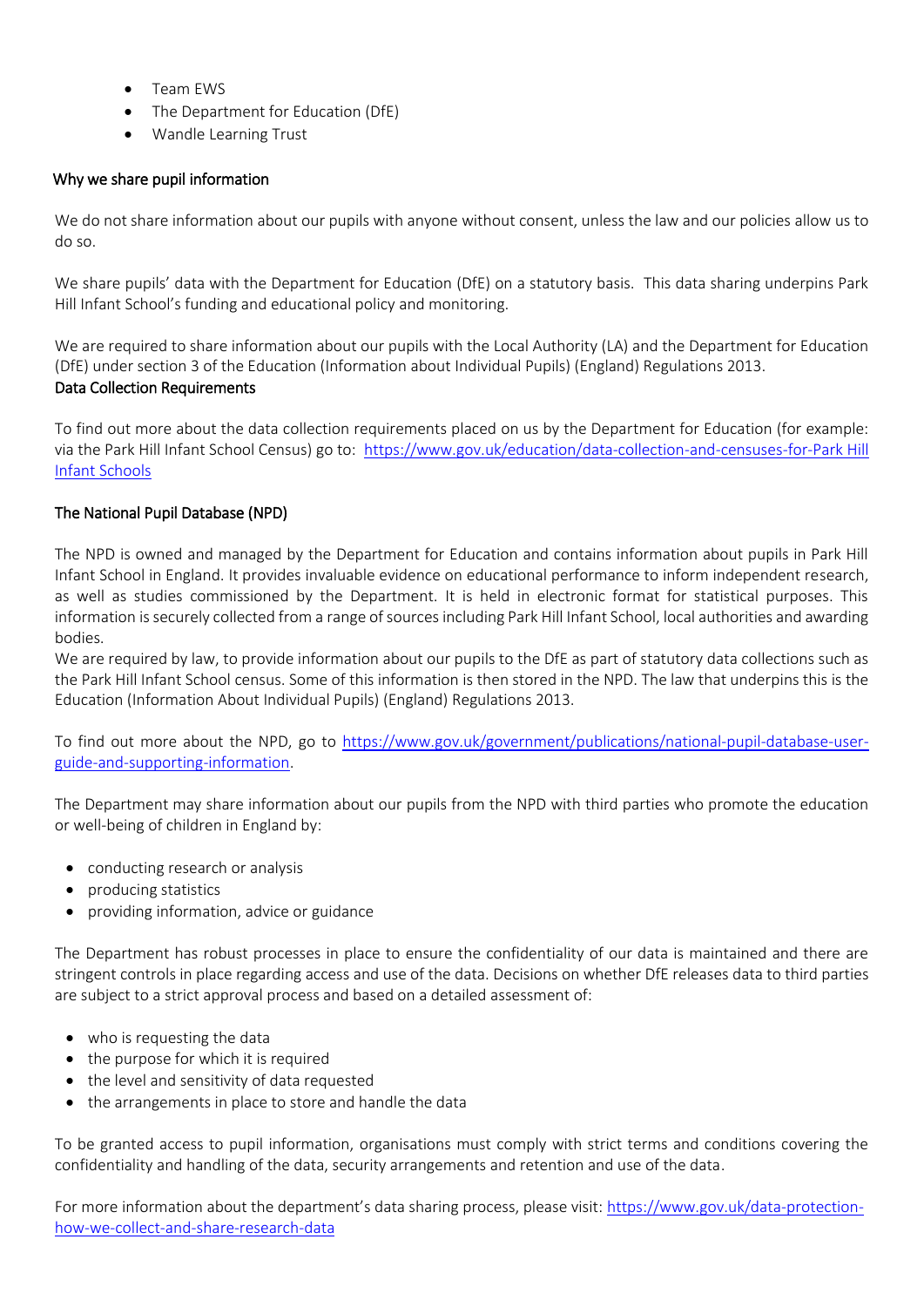For information about which organisations the Department has provided pupil information to, (and for which project), please visit the following website[: https://www.gov.uk/government/publications/national-pupil-database-requests](https://www.gov.uk/government/publications/national-pupil-database-requests-received)[received](https://www.gov.uk/government/publications/national-pupil-database-requests-received)

To contact DfE:<https://www.gov.uk/contact-dfe>

#### Subject access requests (SARs)

Under data protection legislation, parents and pupils have the right to request access to information we hold about them. A request form is available from the school office. Please return your completed form to Rachel Enwonwu Data Compliance Officer using the contact details found on page 4 of this notice.

You are entitled to submit subject access requests all year round, but please bear in mind that it may be necessary for us to extend the response period when requests are submitted over the summer holidays. This is in accordance with article 12(3) of the GDPR, and will be the case where the request is complex – for example, where we need multiple staff to collect the data.

#### What are your rights?

You have the right to:

- Make a Subject Access Request
- Object to processing of personal data that is likely to cause, or is causing, damage or distress
- Prevent processing for the purpose of direct marketing
- Object to decisions being taken by automated means
- In certain circumstances, have inaccurate personal data rectified, blocked, erased or destroyed;
- To withdraw your consent at any time, where the processing of data is based on your consent;
- Claim compensation for damages caused by a breach of the Data Protection regulations

If you make a subject access request, and if we do hold information about you, we will (subject to any exemptions that may apply):

- Give you a description of it
- Tell you why we are holding and processing it, and how long we will keep it for
- Explain where we got it from, if not from you
- Tell you who it has been, or will be, shared with
- Let you know whether any automated decision-making is being applied to the data, and any consequences of this
- Give you a copy of the information in an intelligible form
- You may also have the right for your personal information to be transmitted electronically to another organisation in certain circumstances.

If you would like to make a request, please contact us (see 'Contact' below).

If you have a concern about the way we are collecting or using your personal data, we request that you raise your concern with us in the first instance. Alternatively, you can contact the Information Commissioner's Office on 03031 233333, Monday to Friday 9am-5pm or at<https://ico.org.uk/concerns/>

#### Restricted transfers

As a general rule, transfers of data are not made outside of the European Economic Area (EEA). The only exceptions to this would be in the event that not doing so it would endanger a child or go against any safeguarding legislation or statutory guidance our school is bound to adhere to.

Where we are aware that a company, contractor or supplier may store personal data we transfer to them outside of